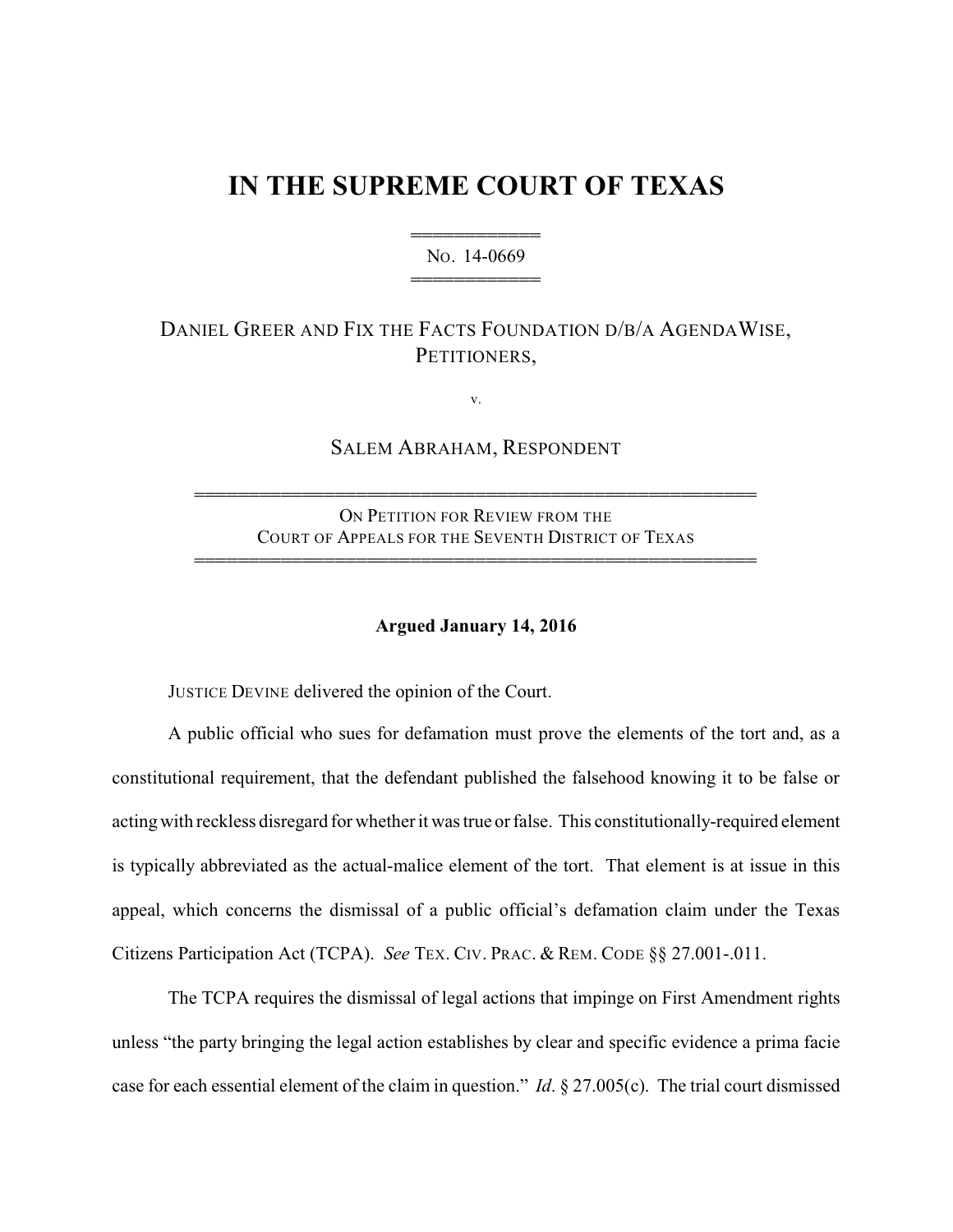the public official's underlying action under the TCPA, concluding that the official had not met his burden as to the actual-malice element. The court of appeals reversed and remanded, concluding that actual malice was not an element of the public official's defamation claim because the publication did not mention or relate to his official conduct or his fitness for office. 474 S.W.3d 731, 736 (Tex. App.—Amarillo 2014) (mem. op.). Because we conclude actual malice was an element of the public official's defamation claim, we reverse and remand to the court of appeals for it to consider other issues raised by the official, but not addressed by the court.

I

The public official and plaintiff in this case is Salem Abraham. He was elected to the Canadian Independent School District Board of Trustees in 2001 and remained in that office for more than a decade. In 2012, Abraham was supporting his friend and fellow Canadian ISD board member, Ken King, in King's campaign for state representative. King's opponent in that race, Jim Landtroop, portrayed King as fiscally irresponsible during the campaign. A Landtroop campaign mailer stated King had increased spending and raised taxes while on the Canadian school board.

Abraham, who served as the school board's vice-president during King's service, and as its president before that, believed this was untrue. Moreover, he viewed Landtroop's campaign mailer targetingCanadian ISD's spending and taxes as false criticisms of not onlyKing, but also of himself, the other school board members, and the school district itself. Learning that a future Landtroop campaign event was to take place in Levelland, Texas, Abraham decided to attend. The Landtroop campaign billed the event as a public meeting.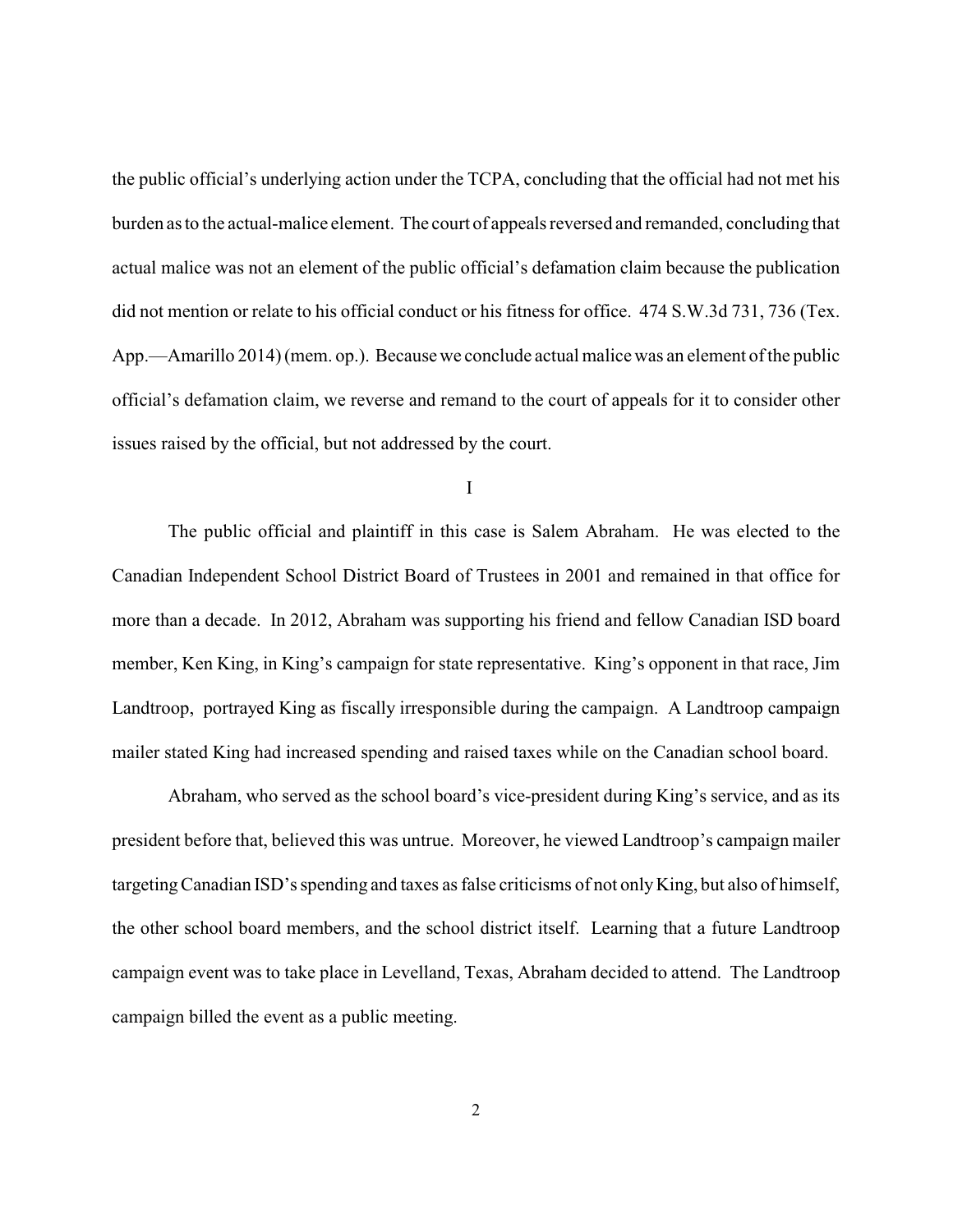Levelland is about 200 miles from Canadian. On the day of the event, Abraham and another school-district trustee traveled to Levelland, where they listened to remarks from the candidate and also from the governor. Following these remarks, the moderator asked if there were any questions for the candidate, and Abraham was recognized for a question. After hearing the nature of Abraham's question, however, the moderator decided to move on, stating that the question was not appropriate for the event.

The meeting was subsequently adjourned, and a Landtroop campaign worker approached Abraham, asking him to leave. After briefly discussing the matter, Abraham proceeded to leave, but not before handing out printed materials stating the facts, as he knew them, about Canadian ISD taxes. These materials challenged statements in Landtroop's campaign mailer that were critical of King—statements that Abraham also viewed as false criticism of his school district and fellow school-board members.

Shortly after the public meeting, AgendaWise, a politically oriented internet blog, reported on Abraham's attendance at Landtroop's campaign event in Levelland. The internet article identified Abraham as the campaign treasurer of Landtroop's opponent and a significant financial contributor to the opposition. The article ended with a statement about Abraham's departure from the event that Abraham found offensive. The blog reported: "Abraham had to be forcefully removed from a Landtroop campaign event this week by Governor Perry's DPS detail."

Abraham contacted AgendaWise and its executive director, Daniel Greer, to complain that they had misrepresented his being "forcefully removed" from the meeting. In response, Greer and AgendaWise published the following correction to the article: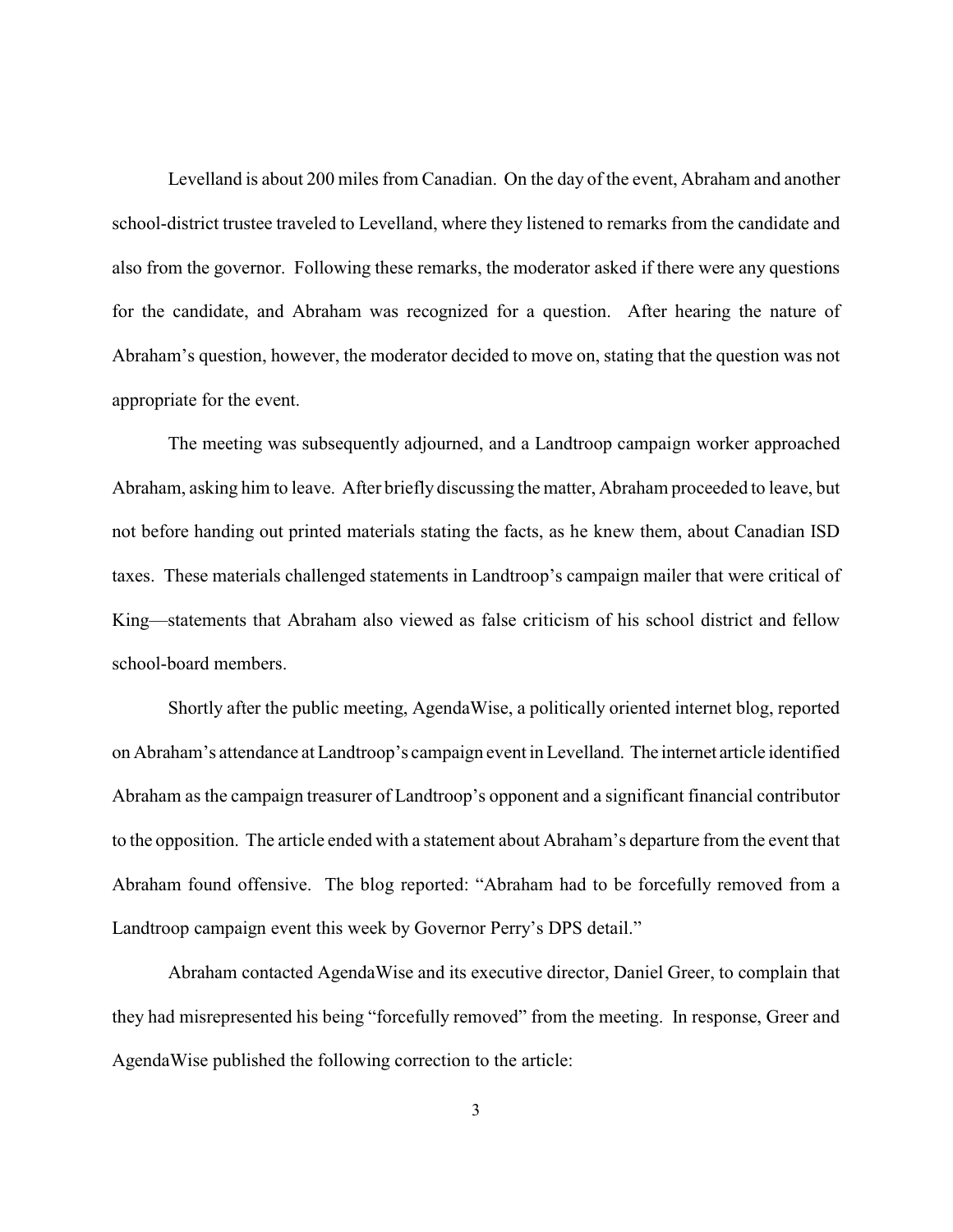Abraham was asked to leave a Landtroop campaign event this week for heckling. Mr. Abraham cooperated. \* \* \*

Correction: On Wednesday August 1, Mr. Abraham contacted Agenda Wise claiming he was not forcefully removed by DPS agents. After conferring with sources, AgendaWise agrees. To the best of our knowledge, Mr. Abraham was asked to leave by campaign personnel and voluntarily cooperated. The story has been amended to better recount the activities.

Abraham complained again, objecting this time to the use of the word "heckling" to describe his

conduct. Greer and AgendaWise again corrected the article, deleting the first two sentences

regarding Abraham's exit from the meeting and amending its previous correction to read:

Correction: On Wednesday August 1, Mr. Abraham contacted Agenda Wise claiming he was not forcefully removed by DPS agents, as an earlier version of this story claimed. According to Mr. Abraham, he was asked to leave by campaign personnel, voluntarily cooperated, and DPS wasn't involved. The portion about Mr. Abraham's exit has been omitted.

AgendaWise also sent two letters of apology to Abraham over the error.

A few days later, Abraham sued AgendaWise and Greer for libel. The defendants<sup>1</sup> (hereafter collectively referred to as Greer) answered and moved to dismiss pursuant to the Texas Citizens Participation Act (TCPA). *See* TEX. CIV. PRAC. & REM. CODE §§ 27.001-.011. The TCPA provides an expedited procedure for the early dismissal of groundless legal actions that impinge on First Amendment rights. *Id*. § 27.003. The Act imposes the initial burden on the movant, in this case Greer, to establish by a preponderance of the evidence "that the legal action is based on, relates to, or is in response to the party's exercise of: (1) the right of free speech; (2) the right to petition; or (3) the right of association." *Id*. § 27.005(b). The Act then shifts the burden to the nonmovant, in this

<sup>&</sup>lt;sup>1</sup> Abraham sued Fix the Facts Foundation, a Texas non-profit corporation, that was alleged to use AgendaWise as its assumed name for purposes of the internet blog.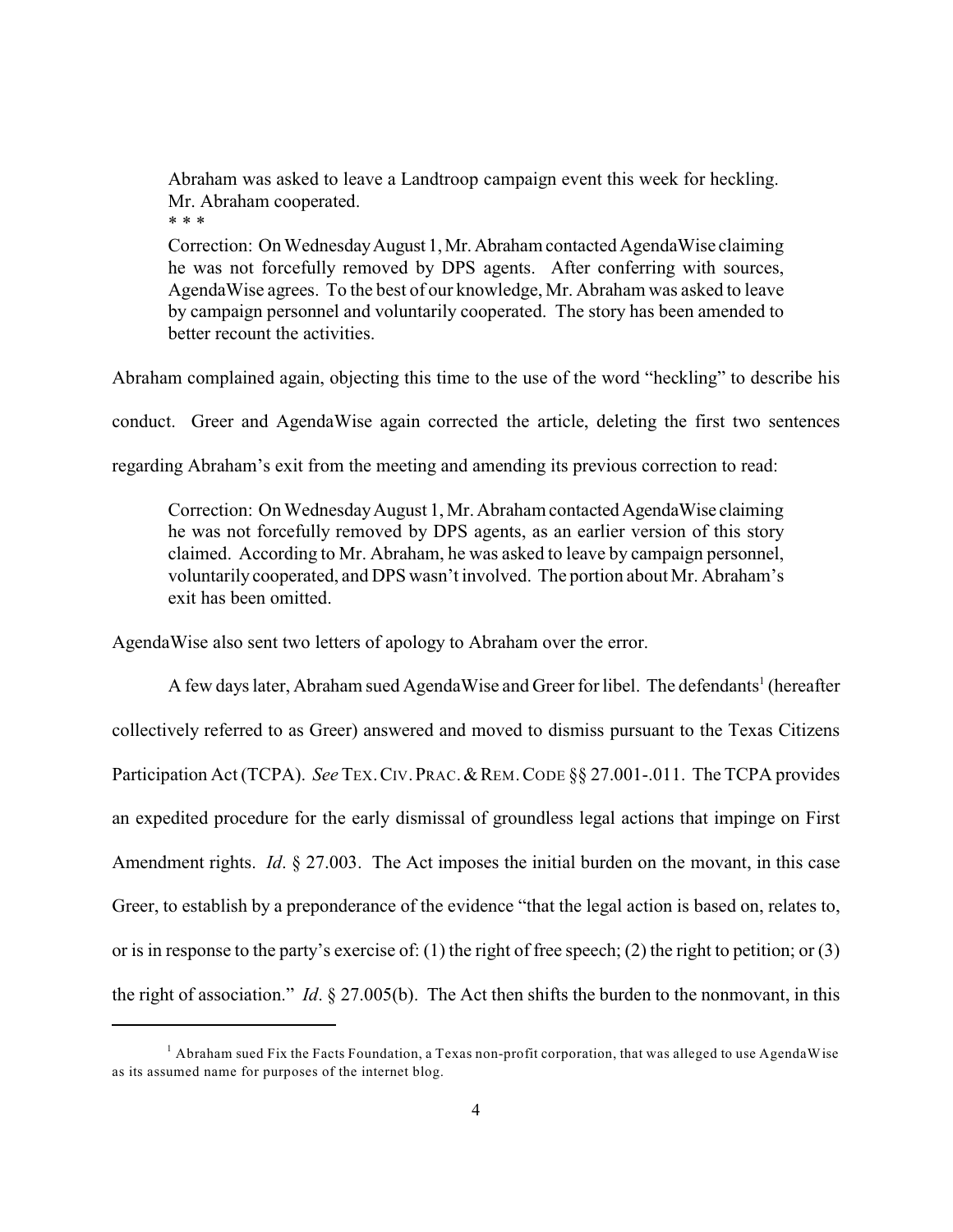case Abraham, stating that the court may not dismiss "if the party bringing the legal action establishes by clear and specific evidence a prima facie case for each essential element of the claim in question." *Id*. § 27.005(c).

Abraham does not dispute that his pleadings implicated the TCPA or that his burden under the Act was to establish a prima facie case for each element of his defamation claim. He also did not dispute, at least in the trial court, that he was a public official. For a public-official plaintiff, an essential element of the defamation claim is that the defendant published the alleged falsehood with "actual malice." *See Bentley v. Bunton*, 94 S.W.3d 561, 590 (Tex. 2002) (citing *New York Times Co. v. Sullivan*, 376 U.S. 254, 279-80 (1964)). Actual malice in this context does not mean bad motive or ill will but rather knowledge of, or reckless disregard for, the falsity of a statement. *Id*. at 590-91. Recognizing this potential burden, Abraham asked the trial court for limited discovery to gather evidence as to Greer's state of mind at the time of publication.

The request was necessary because the filing of a TCPA motion to dismiss typically suspends all discovery in the underlying legal action until the court rules on the motion. TEX. CIV. PRAC. & REM. CODE § 27.003(c). When good cause exists, however, the Act allows limited discovery relevant to the motion. *Id*. § 27.006(b). In this case, the court granted Abraham's request for limited discovery, but Greer responded by asserting the journalist's privilege and declining to reveal his sources. *See id*. § 22.023(a) (protecting journalist's sources from compelled disclosure).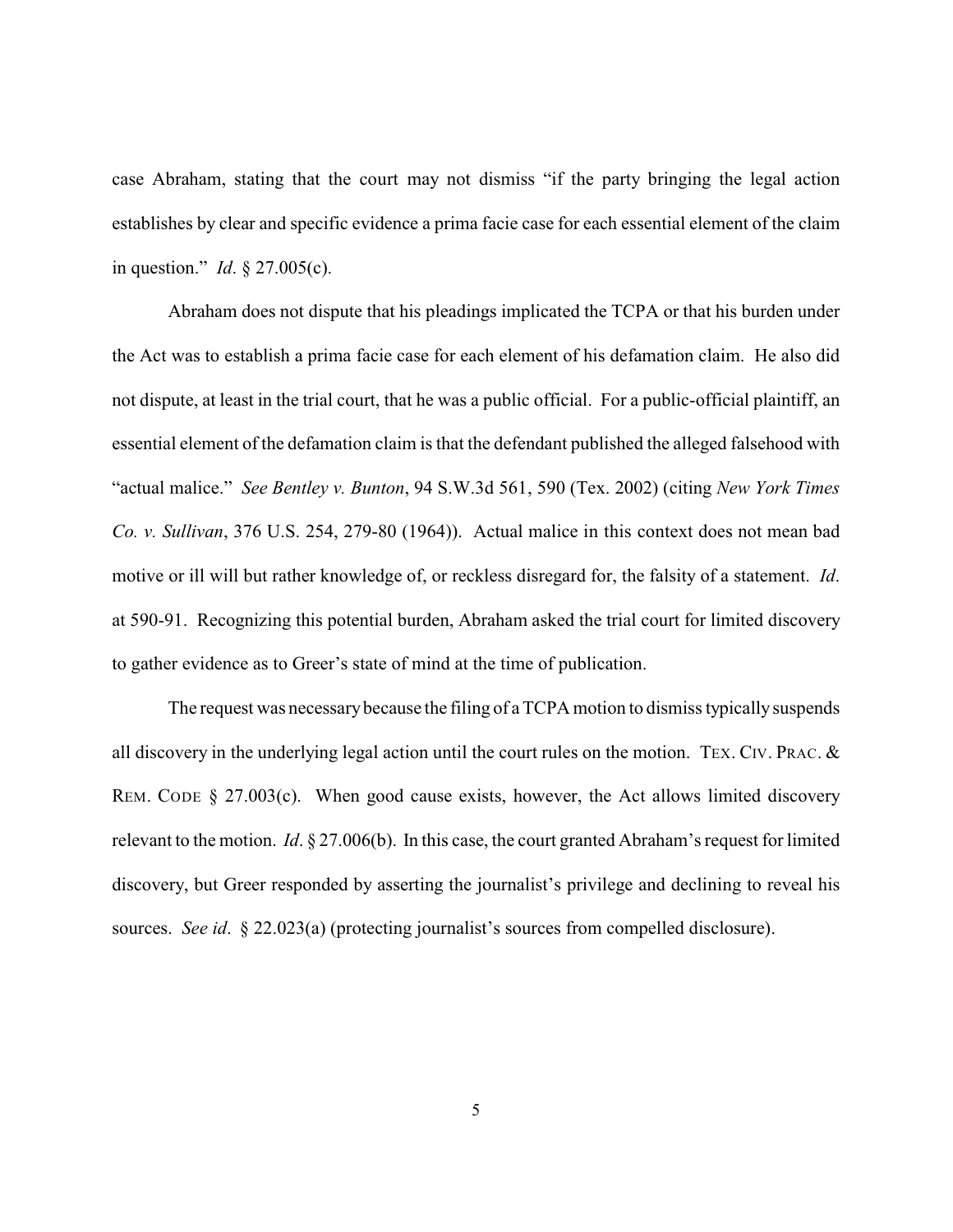In addition to limiting discovery, the TCPA also expedites the process by requiring the trial court to rule on a motion to dismiss within thirty days of the motion's hearing. *Id*. § 27.005(a).<sup>2</sup> The trial court granted Greer's motion to dismiss near the end of this period. About the same time, Abraham challenged Greer's status as a journalist and filed a motion to compel him to answer discovery. *See id*. § 22.024 (providing for limited disclosure under certain circumstances). Although the court did not rule on the motion to compel, it did file findings of fact and conclusions of law at Abraham's request.

In its findings, the court classified Abraham as a public official and the defendants as print media. It also concluded that the statements published by the defendants about Abraham were false and libelous but that Abraham could not establish malice by clear and specific evidence because of the defendants' assertion of the journalist's privilege. Finally, the court concluded Abraham did not bring the legal action "to deter or prevent Defendants from exercising constitutional rights, nor for an improper purpose, nor to harass, delay, or to increase the cost of litigation." *See id*. § 27.007(a) (authorizing this finding to be made). 3

Abraham appealed, complaining that actual malice was not an element of his claim because his status in relation to the defamation was more that of a private individual than a public official. The court of appeals agreed. It concluded that actual malice was not an essential element of Abraham's defamation action because the internet article did not identify Abraham as a public

 $2$  If no ruling is made, the motion is deemed denied by operation of law, and the moving party may take an interlocutory appeal. *Id*. § 27.008(a).

<sup>&</sup>lt;sup>3</sup> This finding is the only one expressly required by the TCPA if requested by the party seeking dismissal. *Id*. The Act does not otherwise expressly address findings of fact and conclusions of law, but neither does it forbid them.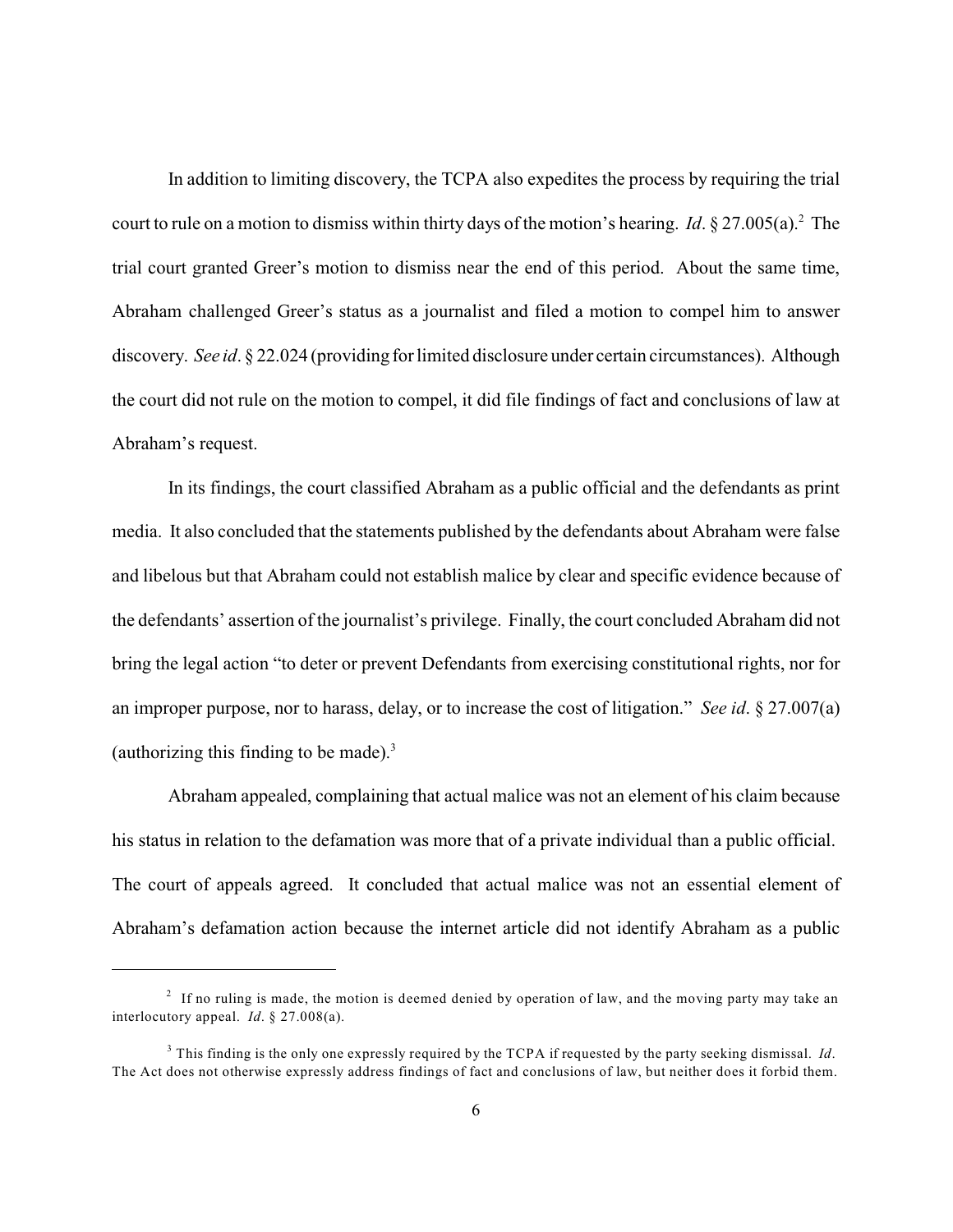official or clearly relate to his conduct as a public official or his fitness for office. 474 S.W.3d at 735-36. The court further reasoned that no connection to Abraham's status as a public official was implied because the article had been published on the World Wide Web, and no evidence existed that Abraham was generally known throughout the world as a member of the Canadian ISD board of trustees. *Id*. at 736.

Abraham also raised other issues that the court of appeals did not address. He complained that the defendants were not journalists, were not entitled to claim the journalist's privilege, and should therefore have been compelled to answer his discovery requests. Abraham argued further that, even if the defendants were journalists, the journalist's qualified testimonial privilege in civil proceedings together with the TCPA's discovery limitations violated his constitutional right to open courts and due process. *See* TEX.CONST. art. I, §§ 13, 19. But having concluded the trial court erred in including actual malice as an essential element of Abraham's defamation claim, the court of appeals found it unnecessary to reach these constitutional issues. 474 S.W.3d at 733. Greer's appeal here accordingly addresses only the actual-malice issue.

## II

Greer argues that actual malice is an essential element of Abraham's defamation claim because the underlying legal action implicates Abraham's status as a public official and thus elevates his burden of proof under *New York Times Co. v. Sullivan* and its progeny. In *New York Times*, the United States Supreme Court imposed under the guarantees of the First and Fourteenth Amendments "a federal rule that prohibits a public official from recovering damages for a defamatory falsehood relating to his official conduct unless he proves that the statement was made with 'actual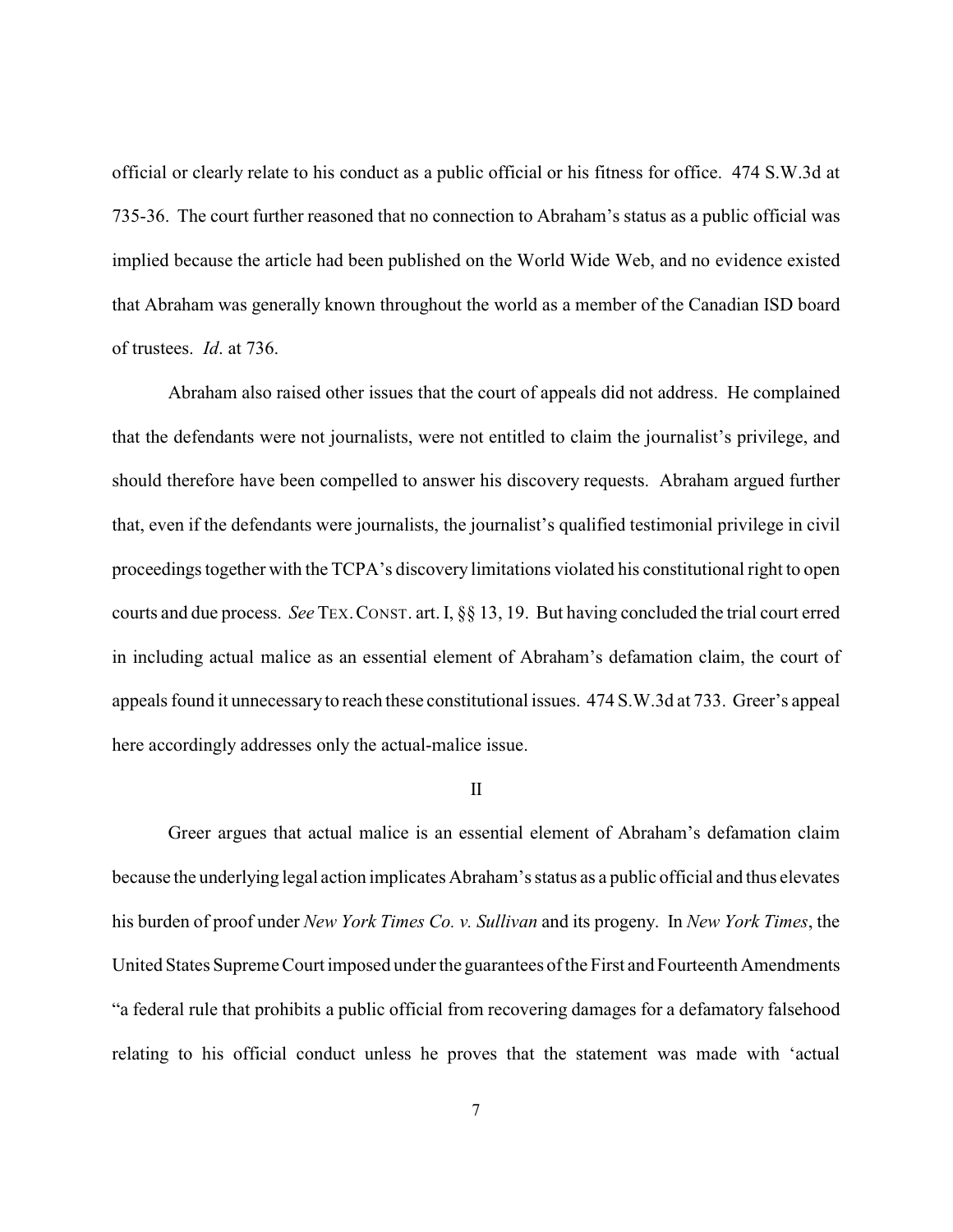malice'—that is, with knowledge that it was false or with reckless disregard of whether it was false or not." *New York Times*, 376 U.S. at 279-80. Thus, under the *New York Times* rule, the actualmalice requirement is added to the burden of proof when the defamation plaintiff is a public official and the defamatory statement relates to the plaintiff's official conduct. *Id*. "Actual malice" in this context does not mean bad motive or ill will, but rather "means knowledge of, or reckless disregard for, the falsity of a statement." *Bentley*, 94 S.W.3d at 590-91. Thus, the constitutional focus is on the defendant's attitude toward the truth, not his attitude toward the plaintiff. *Thomas v. Tel. Pub'g Co.*, 929 A.2d 993, 1007 (N.H. 2007).

Abraham argued in the court of appeals that for purposes of this case he should not be viewed as a public official because the defamatory publication did not refer to his office or connect his conduct to his status as a Canadian ISD trustee. In short, Abraham contends actual malice was not an essential element of his defamation claim because the internet article was unrelated to his conduct or duties as a Canadian ISD trustee. The court of appeals essentially agreed, finding support in our decision in *Foster v. Laredo Newspapers, Inc*., 541 S.W.2d 809 (Tex. 1976). *See* 474 S.W.3d at 735-36 (discussing *Foster*).

That case also concerned a defamation action by a public official, Foster, the duly elected county surveyor of Webb County. Foster was also a licensed private engineer. *Id*. at 810. In addition to his official duties as county surveyor, which were minimal,<sup>4</sup> Foster also worked as a private consulting engineer for the county. *Id*. at 813. After a newspaper article falsely associated

<sup>&</sup>lt;sup>4</sup> According to Foster, he occupied the office of county surveyor as an accommodation because the county was required by statute to elect a surveyor. He was paid no salary and had no staff. *Id*. at 814.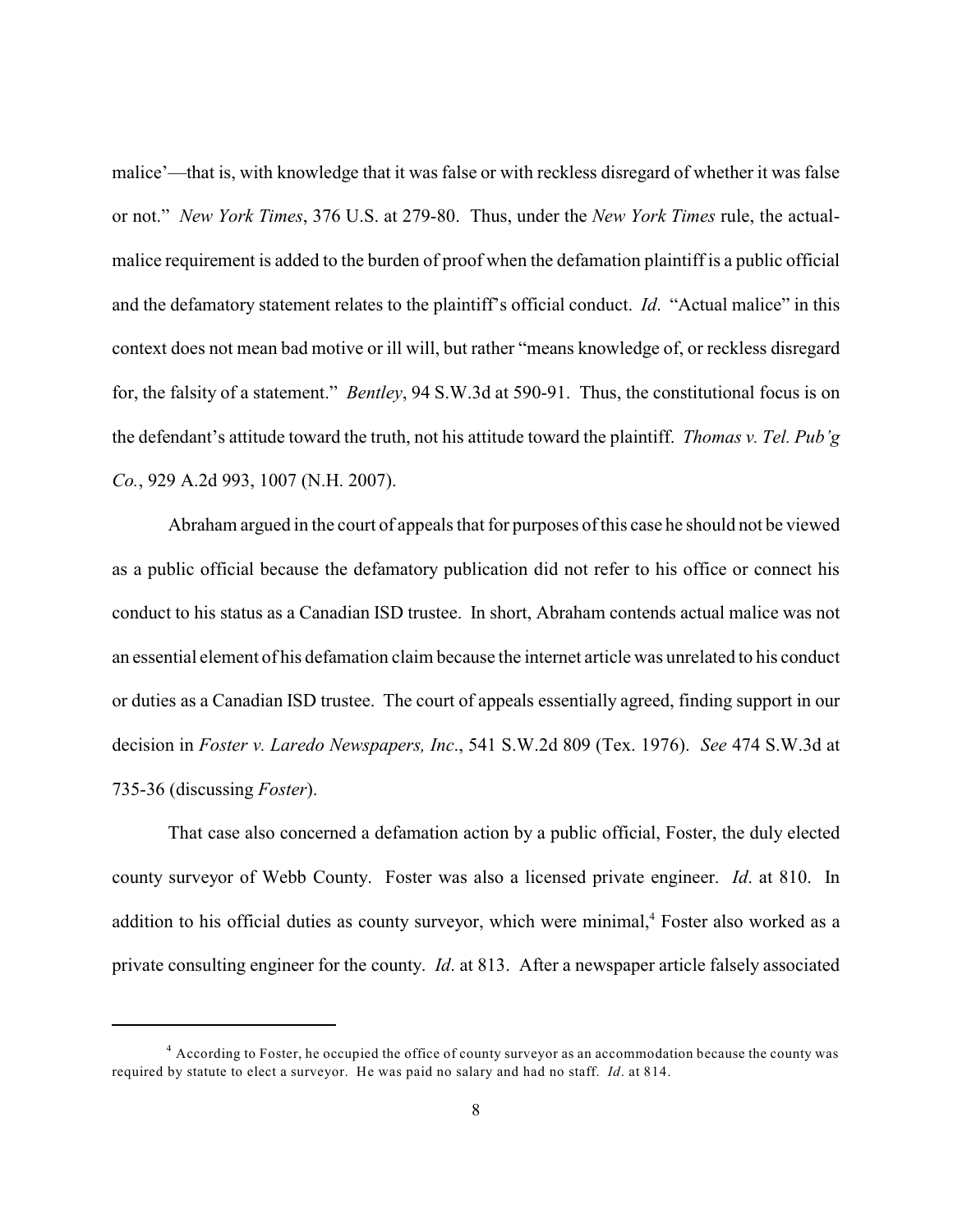Foster with the platting of a flood-prone subdivision in the county, he sued for libel. *Id*. at 811. The newspaper obtained a summary judgment in the trial court, which the court of appeals affirmed, finding no evidence of actual malice. *Id*.

We agreed that Foster was a public official for purposes of the *New York Times* actual-malice requirement, although we recognized the relative obscurity of Foster's office. *Id*. at 814. We noted the Supreme Court had "not reserved the 'public official' designation for high-level public officers alone." *Id*. We also recognized that "official conduct" under the *New York Times* rule did not merely include the official's performance of official duties but also the official's fitness for office, and we characterized the Supreme Court's view of the official-conduct concept as very broad. *Id*. at 814  $\&$  n.7.<sup>5</sup>

After acknowledging all this, we nonetheless reversed the summary judgment because of an unresolved fact issue. The fact issue existed because of the relative obscurity of Foster's office and the newspaper article's failure to expressly connect the defamatory content to Foster's official duties or fitness as county surveyor, raising a question whether Foster's community would infer a

*Foster*, 541 S.W.2d at 814 n.7 (parallel citations omitted).

 $5$  In a footnote, we summarized our understanding of the Court's position on the matter:

In *Garrison v. Louisiana*, 379 U.S. 64 (1964), the Court stated: "The public-official rule protects the paramount public interest in a free flow of information to the people concerning public officials, their servants. To this end, anything which might touch on an official's fitness for office is relevant." 379 U.S. 64 at 77. Also, in [*Monitor*] *Patriot Co. v. Roy*, *supra*, the Court suggested that the "official conduct" concept has been substantially diluted: "Indeed, whatever vitality the 'official conduct' concept may retain with regard to occupants of public office, *cf. Garrison, supra*, 379 U.S., at 72 n.8, it is clearly of little applicability in the context of an election campaign." 401 U.S. 265 at 274.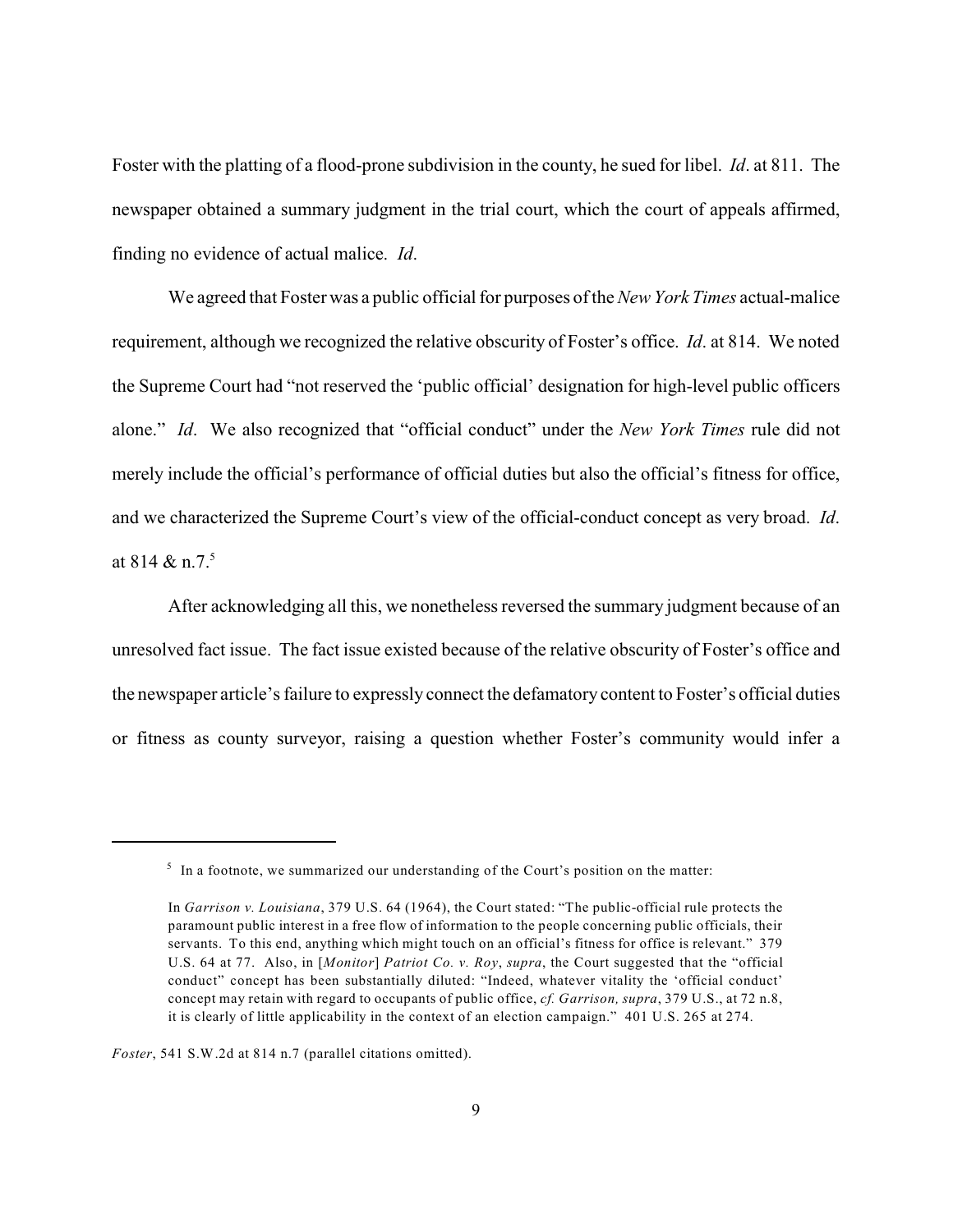connection. *Id*. at 815-16. We remanded the case to the trial court for a factual determination of whether Foster's community associated him with his public office, noting that

[m]any public officials are so well-known in their communities that the general public automatically associates them with their official positions. In such instances an express reference in a newspaper article to the individual's official capacity is unnecessary and the reference is implied.

*Id.* at 815.

Employing similar logic, the court of appeals here noted that the article's failure to tie the defamatory statements to "Abraham's elected office, performance of duties related to that office, or his fitness for that office" requires reversal unless the connection can be implied. 474 S.W.3d at 736. The court then concluded that the connection could not be implied because the article was published on the internet, "an international forum," and no evidence existed "that Abraham is so well-known within that forum that 'the general public automatically associates . . . [him] with . . . [his] official position.'" *Id*. (alterations in original) (quoting *Foster*, 541 S.W.2d at 815). Finding no basis for an implied connection, the court remanded the case to the trial court, concluding that Abraham was not required to prove actual malice even if his local community might associate him with his office. *See id*. at 736 (noting that Abraham was relieved of proving actual malice even if "numbers within Abraham's immediate community . . . know him to be a school trustee").

*Foster*, however, says just the opposite. It says: "[A]n express reference in a newspaper article to the individual's official capacity is unnecessary and the reference is implied" for those public officials "so well-known *in their communities* that the general public automatically associates them with their official positions." *Foster*, 541 S.W.2d at 815 (emphasis added). The limited exception recognized in *Foster* was not tied only to the offending article's circulation, as the court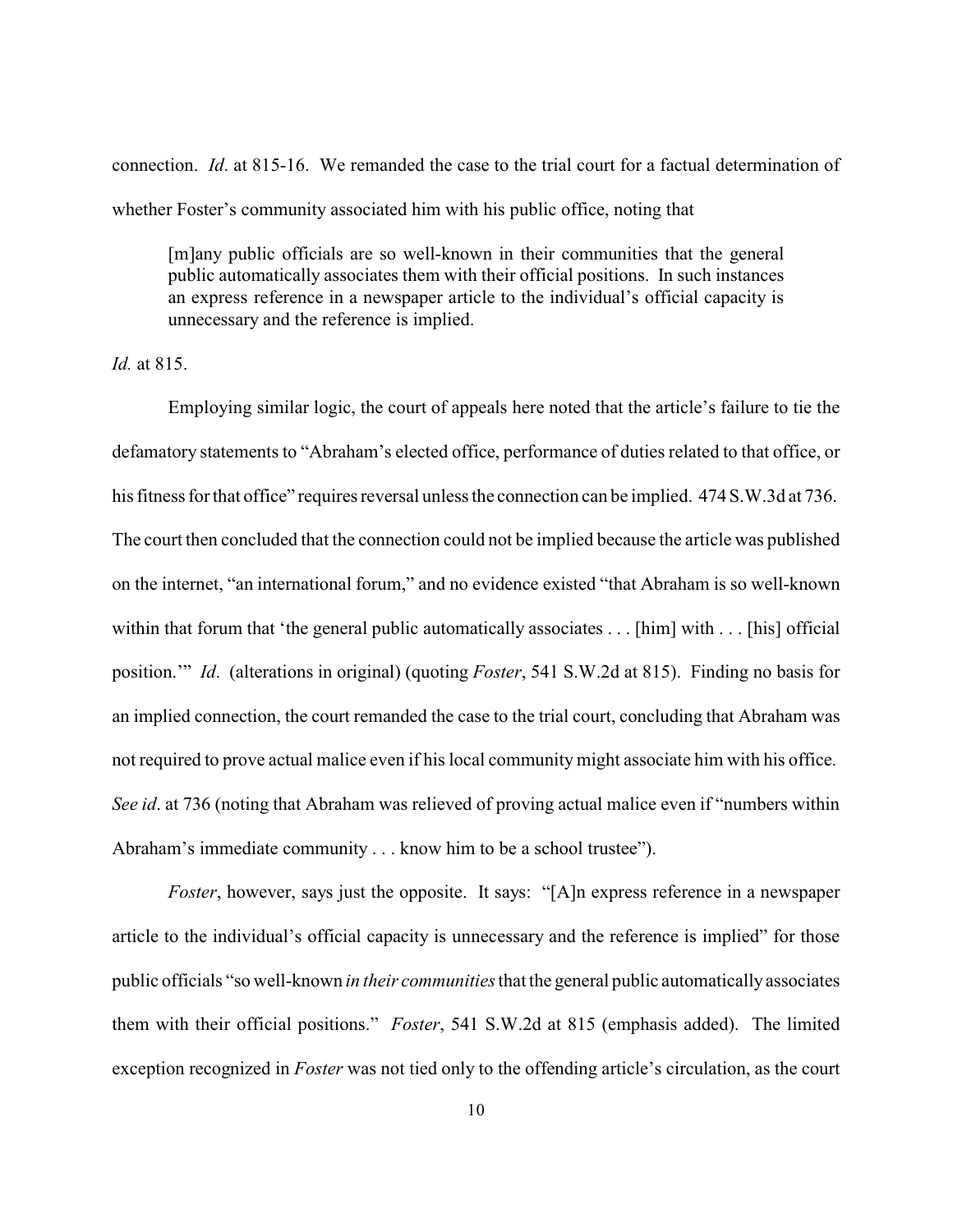of appeals here suggests, but to its circulation within the public official's community. Thus, that the offending publication may circulate beyond the public official's own community does not diminish its effect within the official's community. As long as the circulation included the community in which the plaintiff is "so well-known . . . that the general public automatically associates [him] with [his] official position<sup>[]</sup>," *id*., the plaintiff's claim necessarily rests on reputational harm in that community, and the constitutional burden of showing malice must therefore apply. Moreover, the public official in *Foster* raised a fact issue regarding the libel's relationship to his office because of his office's obscurity. *Id*. at 815-16. The county-surveyor office had virtually no responsibilities, and it was likely the public knew nothing of the office even though it periodically appeared on the ballot. The public office at issue here is quite different.

School board trustees are accessible to the public; they are the public's link to public education. Unlike the county surveyor, they have many public responsibilities. They hire and fire superintendents, set the annual budget, negotiate and approve contracts, seek voter approval of bond packages, set goals, and generally establish a vision for the district. Their meetings are typically open to the public, and, as a board, they are accountable for the school district's performance. Abraham's office is thus a very public one.

According to his pleadings, Abraham is the longest serving member of the Canadian ISD board of trustees, being first elected in 2001. During this time, he has served as the board's president and vice-president. His pleadings further state he was born and raised in Canadian, Texas, he is the fourth generation of his family to live in the county, and he and his family are very involved in the community and its schools. His pleadings even disclose the remarkable statistic that at one time his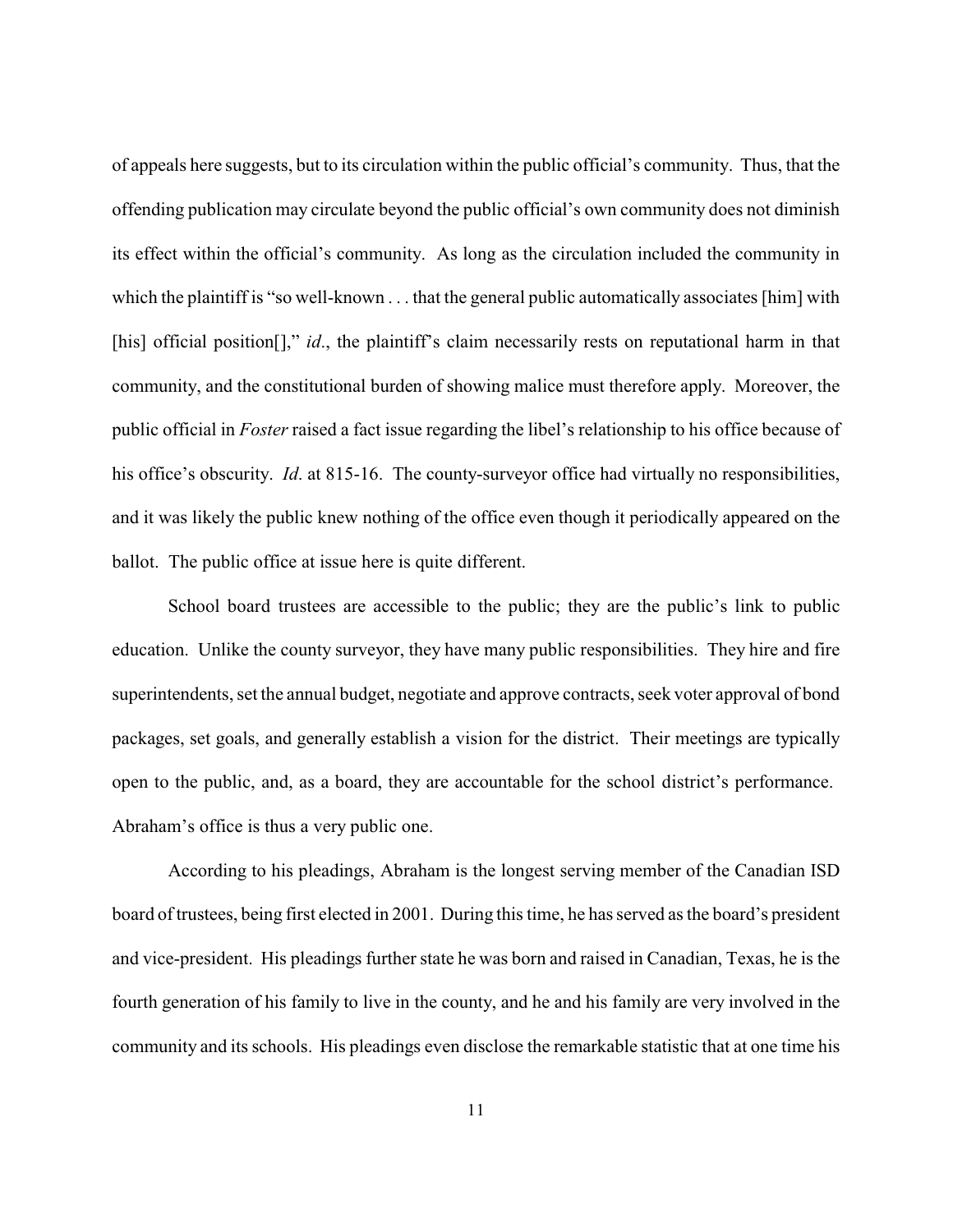eight children amounted to 1% of the Canadian ISD student body. Abraham also recites these facts in an affidavit included in the record. His pleadings and affidavit thus indicate that the visibility of his office and his presence in his community are quite different from that in *Foster*. *See id*. at 814 (noting that Foster had "very little public contact"). Moreover, Abraham's pleadings and affidavit are significant here because the TCPA identifies them as the primary "evidence" for determining whether a legal action should be dismissed under the Act. *See* TEX. CIV. PRAC. & REM. CODE §27.006 (listing pleadings and affidavits as evidence the court "shall consider" but allowing additional limited discovery for good cause).

Although the *New York Times* rule speaks in terms of "public officials" and defamatory statements relating to their "official conduct," the Supreme Court has explained that "official conduct" includes not only official acts or omissions but also statements that relate to or touch on the person's fitness for office. *Garrison v. Louisiana*, 379 U.S. 64, 77 (1964). The fact that a defamation injures not only the official's public reputation, but also his private reputation, does not render the *New York Times*rule inapplicable. *Id*. Further, the Supreme Court has adopted essentially a *per se* rule that *New York Times* applies to statements regarding criminal conduct lest debate about the statement's relationship to the official's conduct or fitness become "an instrument for the suppression of those 'vehement, caustic, and sometimes unpleasantly sharp attacks,' which must be protected if the guarantees of the First and Fourteenth Amendments are to prevail." *Monitor Patriot Co. v. Roy*, 401 U.S. 265, 277 (1971) (citations omitted) (quoting*New York Times*, 376 U.S. at 270). Specifically, the Court has held "as a matter of constitutional law that a charge of criminal conduct, no matter how remote in time or place, can never be irrelevant to an official's or a candidate's fitness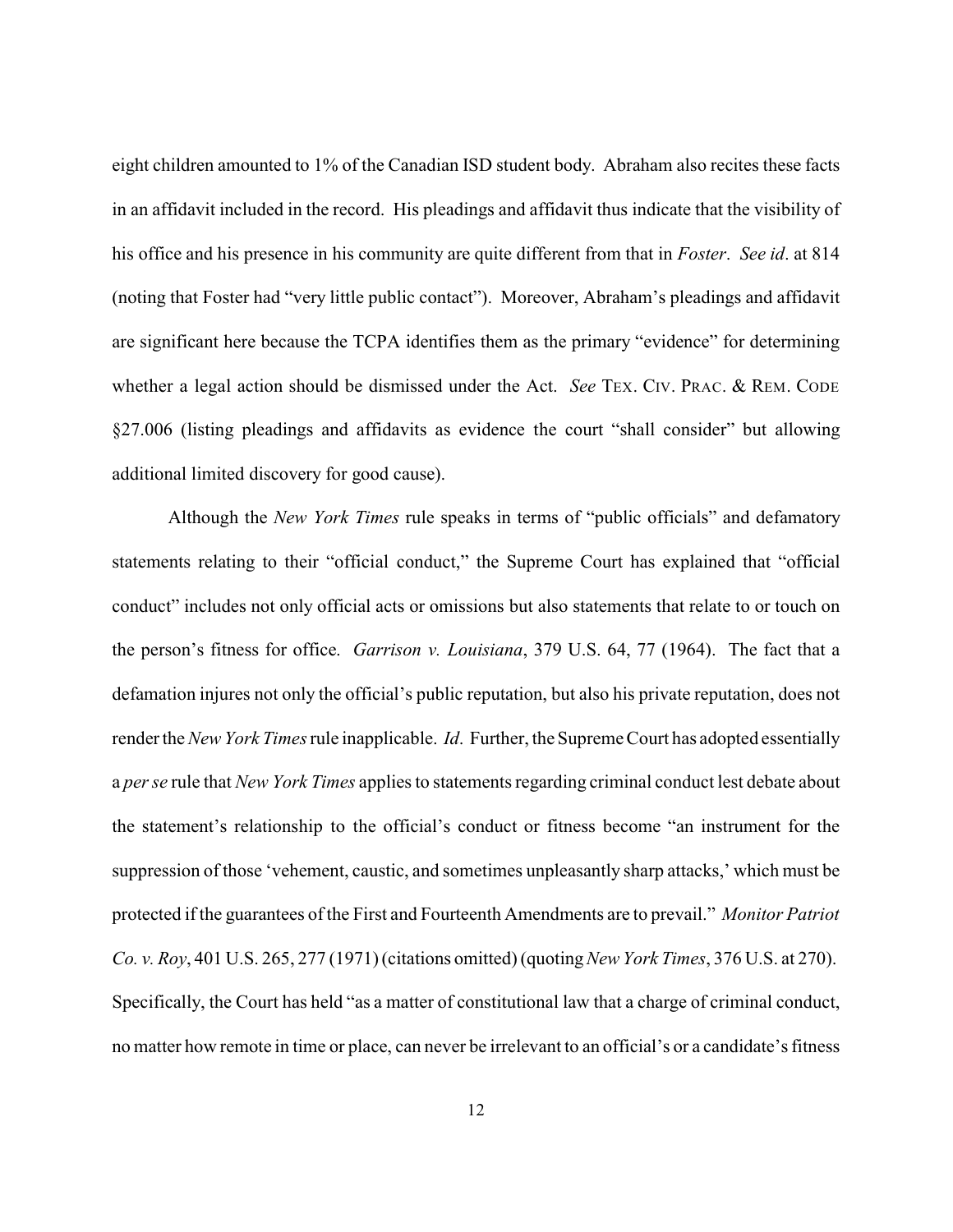for office for purposes of application of the 'knowing falsehood or reckless disregard' rule of *New York Times.*" *Id.* As we noted in *Foster*, "the United States Supreme Court has interpreted the 'official conduct' concept very broadly." *Foster*, 541 S.W.2d at 814.<sup>7</sup>

Relevant here again are Abraham's pleadings that characterize the defendants' false statements as defamatory per se because they insinuate that Abraham's conduct at Landtroop's campaign event was criminal. In his response to the motion to dismiss, for example, Abraham asserts that the defendants' false statements imply that he was guilty of criminal trespassing under section 30.05 of the Texas Penal Code or disrupting a meeting under section 42.05 of the Penal Code, or both, necessitating his forceful removal from the campaign event by the governor's DPS detail. Finally, instead of contesting his status as a public official, Abraham's original petition embraced it by including actual malice as an element of his defamation claim in apparent recognition that the *New York Times* rule applies. The evidence before the trial court thus makes clear that, unlike *Foster*, no fact issue remained as to application of the *New York Times*rule to Abraham's suit.

Because the court of appeals misapplied *Foster* and erroneously concluded that, as a matter of law, the *New York Times* rule does not apply here, we reverse its judgment. We remand the case

*See also Ocala Star-Banner Co. v. Damron*, 401 U.S. 295, 300 (1971) (holding that "a charge of criminal 6 conduct against an official . . . is always 'relevant to his fitness for office' for purposes of applying the *New York Times* rule").

 $^7$  Other commentaries recognize the breadth of the Court's concept of official conduct. *See, e.g.*, 3 DAN B. DOBBS ET AL., THE LAW OF TORTS § 555 (2d ed. 2011) ("[W]hen it comes to public officials, almost anything is relevant to the public official's qualifications, including misbehavior that is remote in time or considered to be minor or purely personal by many people."); Joseph H. King, *Whither the "Paths of Glory": The Scope of the* New York Times *Rule in Defamation Claims by Former Public Officials and Candidates*, 38 VT. L. REV. 275, 297 (2013) ("[A] statement making a charge of criminal conduct seems virtually *per se* relevant to an official or candidate for the purposes of the *Times* rule."); Arlen W. Langvardt, *Media Defendants, Public Concerns, and Public Plaintiffs: Toward Fashioning Order from Confusion in Defamation Law*, 49 U. PITT. L. REV. 91, 137-39 (1987) (suggesting that nearly everything about an official's life bears on the public's view of fitness for office).